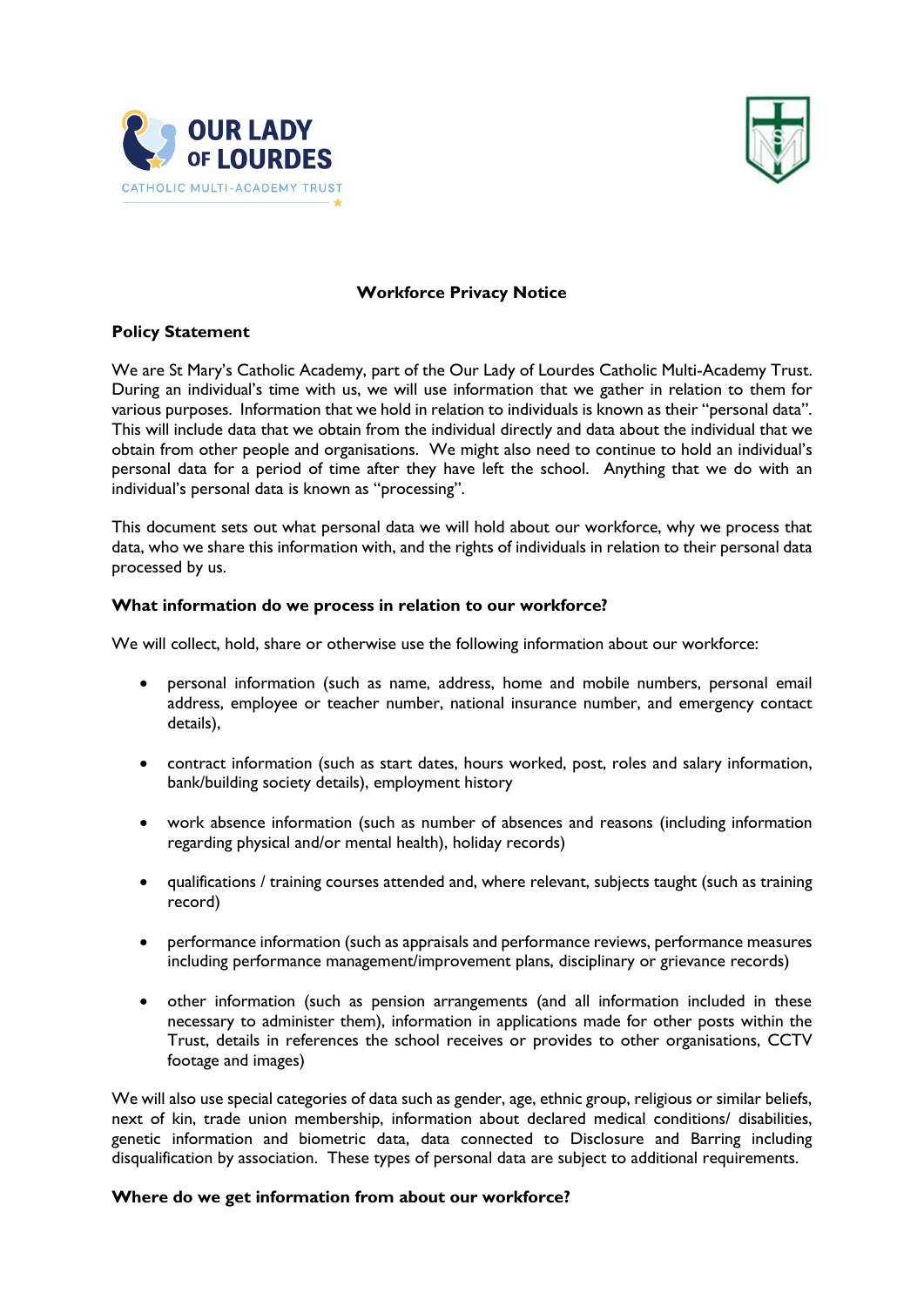A lot of the information we have about our workforce comes from the individuals themselves. However we may also obtain information from tax and regulatory authorities such as HMRC, previous employers, your trade union, the DBS, our insurance benefit administrators, consultants and other professionals we may engage, recruitment or vetting agencies, other members of staff, students or their parents, and publically available resources including online sources. In addition we may obtain information from automated monitoring of our websites and other technical systems such as our computer networks and systems, CCTV and access control systems, communications systems, remote access systems, email and instant messaging systems, intranet and internet facilities, telephones, voicemail and mobile phone records, external payroll providers, Occupational Health providers, Local Authorities.

## **Why do we use this information?**

We will process the personal data of our workforce for the following reasons:

- 1. Where we are required by law, including:
	- To comply with the law regarding data sharing (see further below)
	- To comply with specific employment law requirements, including our obligations as an employer under employment protection and health and safety legislation, and under statutory codes of practice such as those issued by ACAS, Safeguarding, TUPE
	- To comply with legal requirements in relation to equalities and non-discrimination
	- Public Interest/Exercise of Authority (Article 6 GDPR), Archiving, Statistics and Historical Research
- 2. Where we are required by any contract with our workforce, such as employment contracts, including:
	- To make payments to our workforce, such as salary payments
	- To deduct tax and National Insurance contributions and any other deductions
	- To make a decision about recruitment
	- To check individuals are legally entitled to work in the UK
	- Administering employment contracts
	- Conducting performance reviews
	- Making decisions about salary and compensation
	- Liaising with pension providers
	- Providing benefits such as:
		- o Childcare Vouchers
		- o Community Rent
		- o Trade Unions
		- o Attachments to Earnings
		- o Credit Unions
- 3. Where the law otherwise allows us to process the personal data, or we are carrying out a task in the public interest, including: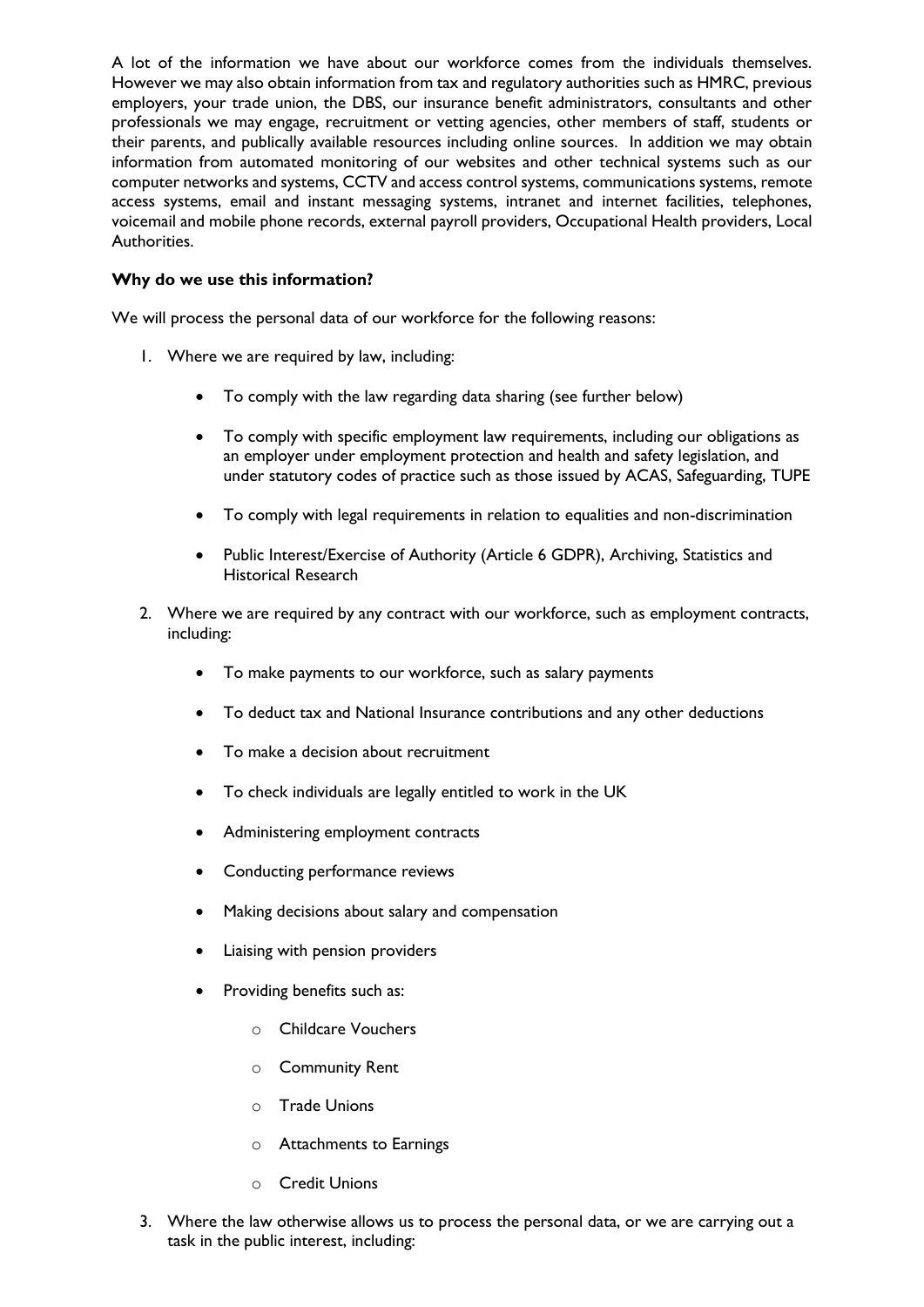- To enable the development of a comprehensive picture of the workforce and how it is deployed, including financial modelling
- To inform the development of recruitment and retention policies and support career development and succession planning
- To safeguard our pupils and other individuals
- To ensure safe working practices
- In the interests of ensuring equal opportunities and treatment, including staff welfare and support with disability
- Keep in contact with staff including taking appropriate action in the event of a critical incident
- To protect our property and assets and to detect and prevent crime
- 4. Where we otherwise have the consent of the individual

Whilst the majority of processing of personal data of our workforce will not require consent, we will inform individuals if their consent is required and seek that consent before any processing takes place. Due to the imbalance of power in an employee to employer relationship, it is generally thought that although consent may be implied it cannot truly be freely given. So consent is not necessarily the most appropriate basis to rely upon as an employer.

## **Why do we use special category personal data?**

We may process special category personal data of our workforce for the following reasons:

- 1. To carry out our legal obligations in relation to employment law, where this is in accordance with our Data Protection Policy
- 2. Where the processing is necessary for reasons of substantial public interest, including for purposes of equality of opportunity and treatment, where this is in accordance with our Data Protection Policy.
- 3. For the purposes of preventative or occupational medicine in order to assess an individual's working capacity and/ or the need for reasonable adjustments.
- 4. Where we otherwise have an individual's explicit written consent subject to the restriction set out above on the use of consent in an employment relationship.

There may also be circumstances where we need to use your information in relation to legal claims, or to protect your vital interests and where you are unable to provide your consent.

## **Failure to provide this information**

If our workforce fail to provide information to us then this may result in us being unable to perform the employment contract, or we may be prevented from complying with our legal obligations.

#### **How long will we hold information in relation to our workforce?**

We will hold information relating to our workforce only for as long as necessary. How long we need to hold on to any information will depend on the type of information. For further detail please see our Retention and Destruction Policy.

#### **Who will we share information with about our workforce?**

We routinely share information about our workforce with: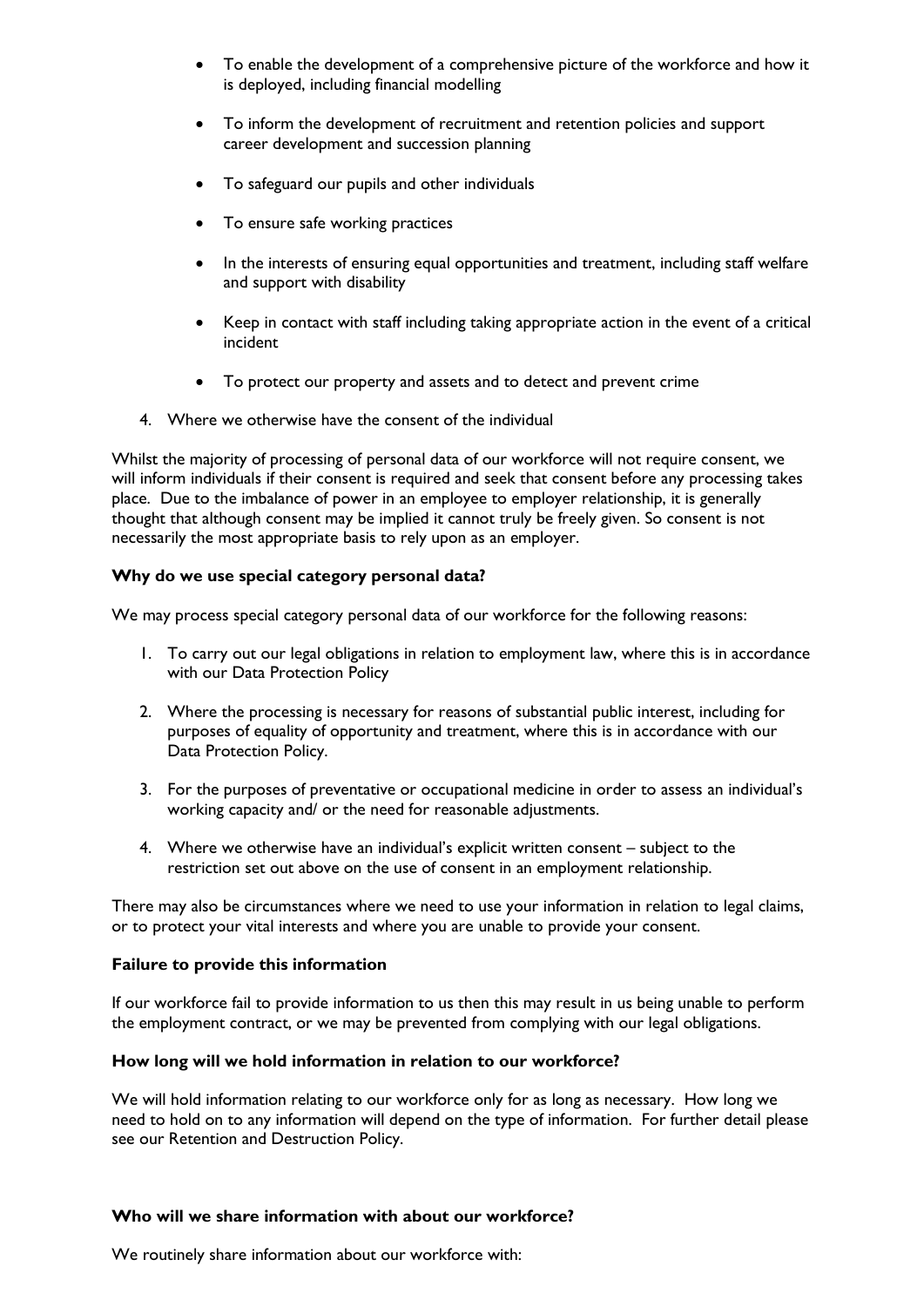- Local authorities, to assist them in the exercise of their responsibilities in relation to education and training, youth support and safeguarding purposes
- Nottingham Roman Catholic Diocesan Education Service & Catholic Education Service
- The Department for Education[and/or the ESFA], in compliance with legal obligations of the school to provide information about our workforce as part of statutory data collections and other Government Department statutory data returns
- Contractors, such as payroll providers, to enable them to provide an effective service to the school and government agencies such as HMRC and DWP regarding tax payments and benefits
- Our professional advisors including legal and HR consultants
- Pension administrators
- Student Loan companies (where applicable)

The Department for Education may share information that we are required to provide to them with other organisations. For further information about the Department's data sharing process, please visit: [https://www.gov.uk/guidance/data-protection-how-we-collect-and-share-research-data.](https://www.gov.uk/guidance/data-protection-how-we-collect-and-share-research-data)

Contact details for the Department can be found at [https://www.gov.uk/contact-dfe.](https://www.gov.uk/contact-dfe)

# **Rights of our workforce in relation to their personal data**

All of our workforce have the right to request access to personal data that we hold about them. To make a request for access to their personal data, individuals should contact:

# DPO Karen Rich [dpo@ololcatholicmat.co.uk](mailto:dpo@ololcatholicmat.co.uk)

Please also refer to our Data Protection Policy for further details on making requests for access to workforce information.

Individuals also have the right, in certain circumstances, to:

- Object to the processing of their personal data
- Have inaccurate or incomplete personal data about them rectified
- Restrict processing of their personal data
- Object to the making of decisions about them taken by automated means
- Have your data transferred to another organisation
- Claim compensation for damage caused by a breach of their data protection rights

If an individual wants to exercise any of these rights then they should contact DPO Karen Rich [dpo@ololcatholicmat.co.uk](mailto:dpo@ololcatholicmat.co.uk)

The law does not oblige the school to comply with all requests. If the school does not intend to comply with the request then the individual will be notified of the reasons why in writing.